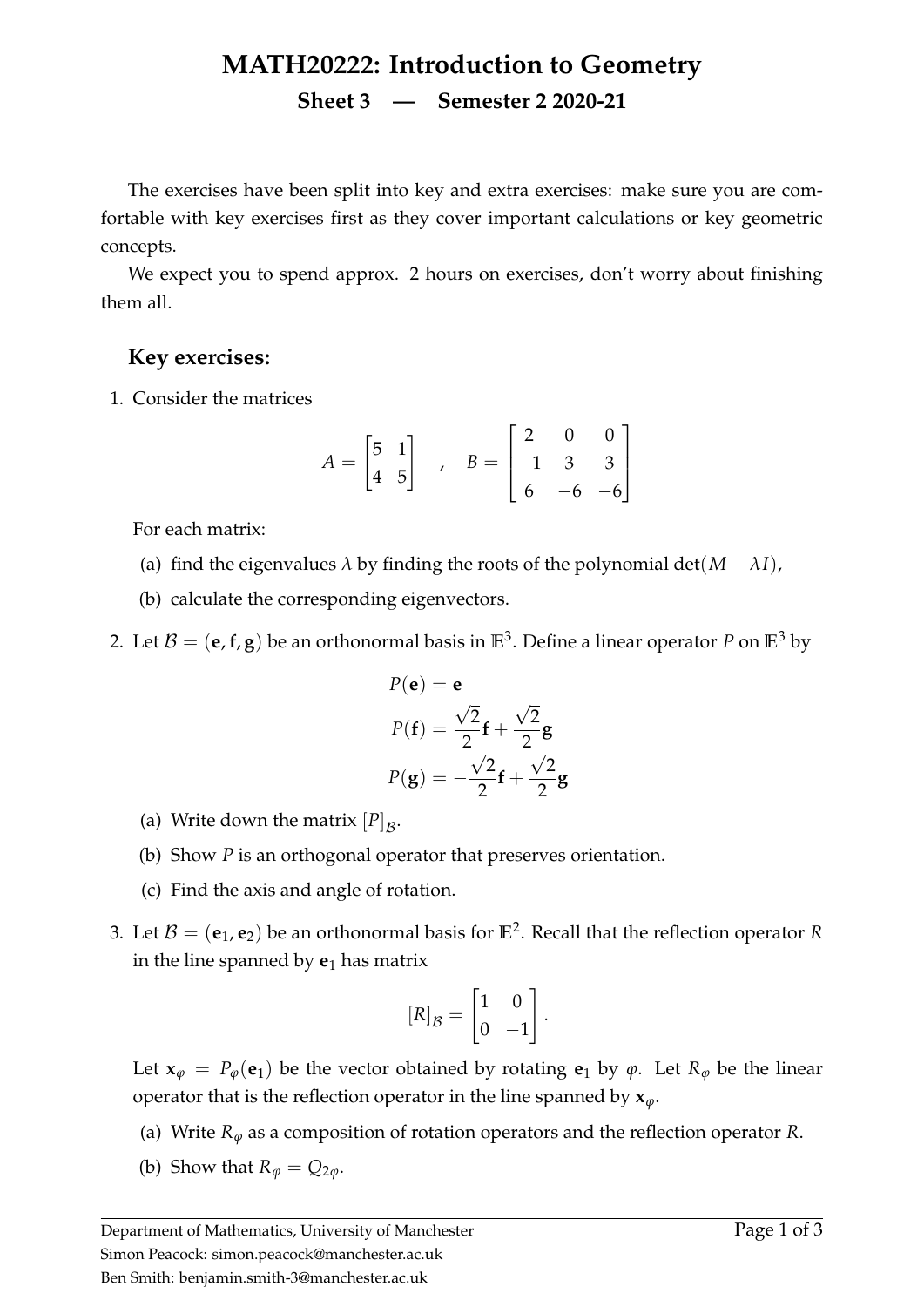## **Extra exercises:**

- 4. Let  $\mathcal B$  be an orthonormal basis for  $\mathbb E^2$ , recall that  $P_\varphi$  is the operator that rotates by  $\varphi$ . Show the following identities for matrices of rotation operators in  $\mathbb{E}^2$ :
	- (a)  $[P_{-\varphi}]_B = ([P_{\varphi}]_B)^{\top} = ([P_{\varphi}]_B)^{-1}$

(b) 
$$
[P_{\varphi}]_{\mathcal{B}}[P_{\theta}]_{\mathcal{B}} = [P_{\varphi+\theta}]_{\mathcal{B}}
$$

5. Let  $\mathcal{B} = (\mathbf{e}, \mathbf{f}, \mathbf{g})$  be an orthonormal basis in  $\mathbb{E}^3$ . Consider the linear operator  $P_1$  in  $\mathbb{E}^3$ defined by

$$
P_1(e) = f
$$
  $P_1(f) = e$   $P_1(g) = g.$ 

Also consider the linear operator  $P_2$  that is the reflection operator in the plane spanned by **e** and **f**.

- (a) State whether  $P_1$  and  $P_2$  preserves orientation.
- (b) Define the operator  $P = P_1 \circ P_2$  that applies the operator  $P_2$  followed by the operator *P*1. Does *P* preserve orientation?
- (c) Show that *P* is a rotation operator. Find its axis and angle of rotation.
- 6. Let  $\mathcal{B} = (\mathbf{e}_1, \mathbf{e}_2)$  be an orthonormal basis for  $\mathbb{E}^2$ . Consider the linear operators  $P_1, P_2$ on **E**<sup>2</sup> defined by

$$
P_1(\mathbf{e}_1) = \mathbf{e}_1
$$
  
\n $P_1(\mathbf{e}_2) = \mathbf{e}_1 + \mathbf{e}_2$   
\n $P_2(\mathbf{e}_2) = \mathbf{e}_2$   
\n $P_2(\mathbf{e}_2) = \mathbf{e}_2$ 

- (a) Write down the matrices for  $P_1$ ,  $P_2$ . Which of them are orthogonal operators?
- (b) Find all linear operators of the form  $P = aP_1 + bP_2$  that are orthogonal (where  $a, b \in \mathbb{R}$ ).
- (c) For each orthogonal *P*, write it as either a rotation operator  $P_\varphi$  or a reflection operator  $Q_{\varphi}$ .